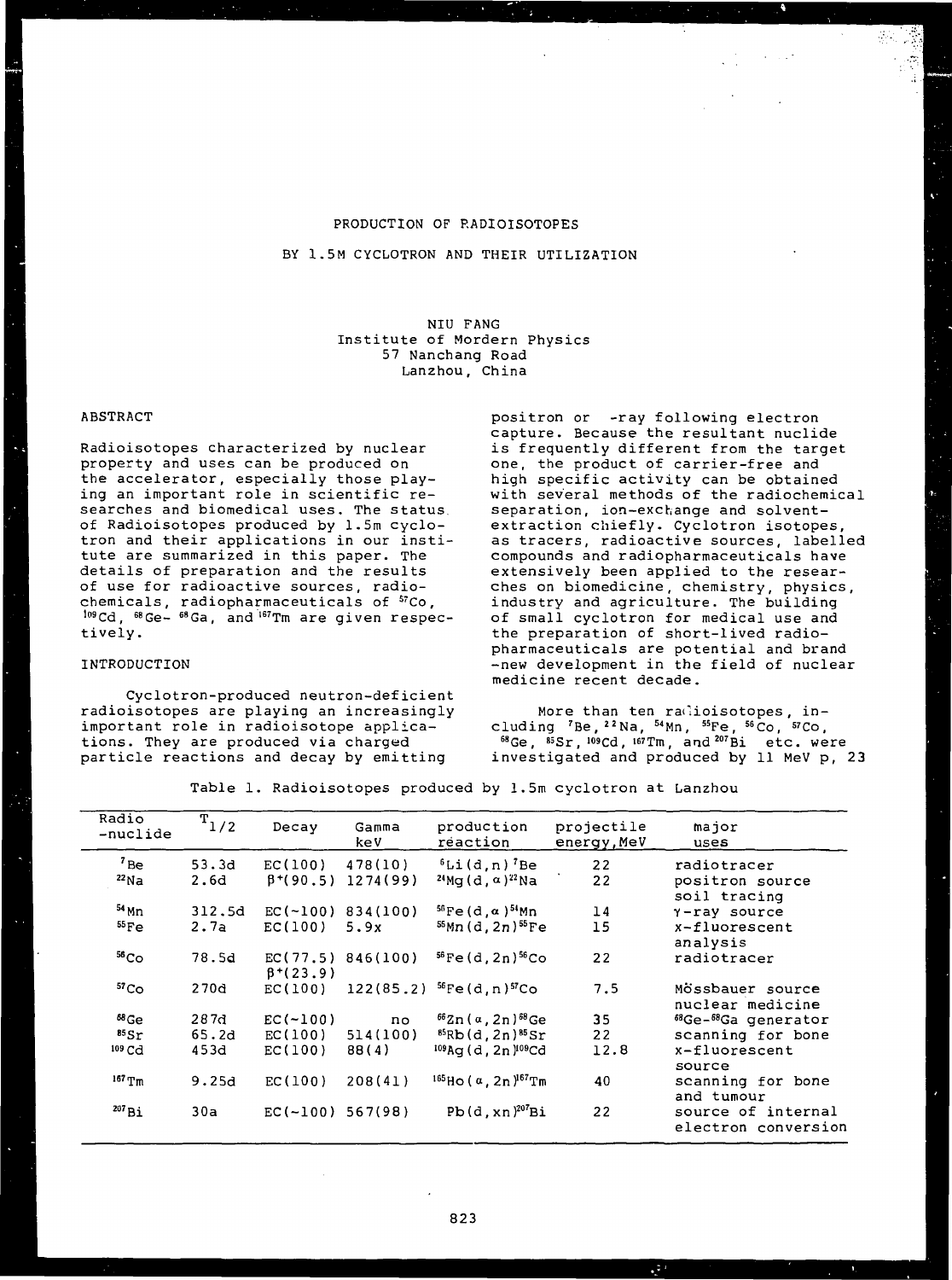MeV d, 48MeV  $\alpha$  and 19.2 MeV HD<sup>+</sup> beams from cur 1.5m cyclotron at Lanzhou (see table 1). Radioactive sources with specific property, such as mössbauer source, xfluorescent source, Y-ray reference source, and radionuclide generator, radiopharmaceuticals were prepared using their isotope products and they were provided for user who had urgent need for them. Since 1.5m cyclotron can be used to accelerate charged particles to higher enervy and greater beams can be acquired in  $i\bar{i}$ . ternal target position, production of longer-lived isotopes are desirable and can bring the cyclotron into full play.

Production and application of four radioisotop^s of great importance are described as follows.

## I.  $\text{Cobalt-57}^{1,2}$

 $\frac{1}{\sqrt{2}}$ 

Radioisotope <sup>57</sup>Co (T<sub>1/j</sub>=270d, EC 100%, Y122keV,85%) is most important one in cyclotron-produced isotopes. It was made by use of nuclear reaction <sup>56</sup>Fe(d,n) <sup>57</sup>Co on natural iron target. By controlling the energy of incident particle<7.5MeV, radionuclidic purity of "Co product was about 98% while simultaneous radioimpurities <sup>58</sup>Co and "»Co were below 0.01%, 2% respectively. The radiochemical separations involving Fe, Co, Mn, Cu were achieved by extraction of Fe from target materials with TBP or isopropylether and further anion-exchange process of the microamount element in HC1 system(see microamount element in Aci system(see<br>Fig. 1). Radioisotope <sup>54</sup>Mn, produced by rig. I). Radioisotope "Mmi, produced by<br><sup>56</sup>Fe(d.a) <sup>54</sup>Mn reaction, as by-product was recovered in the process. The contents

of stable chemical impurities Fe, Co, Cu, were tens micrograms in the <sup>57</sup>Co product from an irradiated target respectively. The overamount of ferromagnetic impurities in the product has serious effects on the quality of Mossbauer source but there is no any effect on other applications.

Radioisotope <sup>57</sup>Co has extensive uses and in our.laboratory it has been applied to preparation of radioactive sources and researches on nuclear medicine, (see table 2).



Fig. 1. Elution curve of 54Mn-Cu-57Co Anion-exchange resin, type 717, 100-120 mesh Size of column:  $\phi$ 12×300, mm Flow rate : 0.5-lml/min

# Table 2. Uses of <sup>57</sup>Co products

| Preparation                          | Performance                                                                                                           | Application                                                                |  |  |
|--------------------------------------|-----------------------------------------------------------------------------------------------------------------------|----------------------------------------------------------------------------|--|--|
| 57Co-Mossbauer source                | activity: 5-10 mCi<br>line width: $0.104-0.114$ mm/s<br>drop: 9%<br>Recoilless fraction: 0.6                          | analyzing chemical<br>structure of iron<br>and iron-containing<br>material |  |  |
| "Co-fluorescent source               | activity: 10 mCi<br>dimension: \$10×5, mm<br>radioactivity area: 6mm                                                  | for analysis of uranium<br>and thorium                                     |  |  |
| large area source                    | activity: 0.5 mCi<br>radioactivity area: \$320mm<br>unconsistency: 10%                                                | medical use                                                                |  |  |
| Reference source of<br>energy series | activity: 0.1 mCi                                                                                                     | calibering NaI(Tl) and<br>Ge(Li)-spectrometer                              |  |  |
| $57$ Co-Bleomycin                    | Bleomycin solution,<br>droping and stiring with <sup>57</sup> Co<br>adjust pH to $6-7$<br>Radiochemical purity: 99.5% | for diagnosing cancer                                                      |  |  |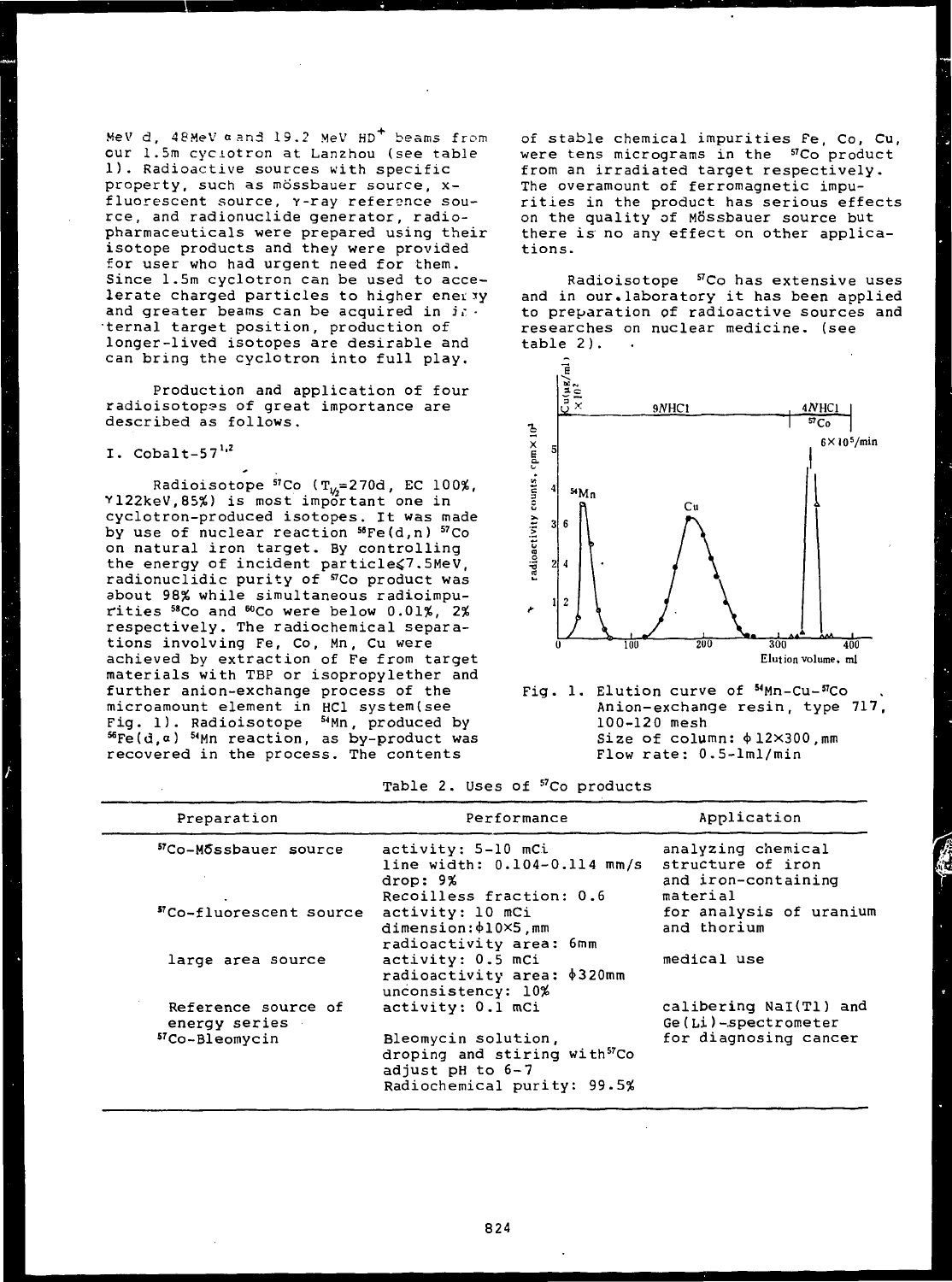## II.  $C$ admium-109 $^{3.4}$

 $\approx$ dioisotope  $^{109}$ Cd of 453 days decays via *id* to <sup>09m</sup>Ag and emits 22keV KX-ray and 6 KeV Y-ray of 109mAg, later productivity it about 4% of that of former. It is suitable for x-fluorescent analysis of molybdenum mineral etc. and worksite evaluaring of petroleum exploiting when it equipped with radioactive densimeter. Carrier-free <sup>109</sup>Cd was obtained via <sup>109</sup>Aç (.7 ~.n) '"<sup>9</sup>Cd reaction on the cyclotron and t, completed anion-exchange technique in UBr system (see Fig. 2). The difference between the distribution coefficients of the complex anions of Cd and Ag on the column in 6.8N HBr system is so large '.bat Cd complex anions are absorbed on it firmly while Ag complex anions are passed through rapidly. On the bass of this principle both Cd and Ag can reach a good quantitative separation. The recovery of <sup>109</sup>Cd radioactivity came to 99% by this process and no radioimpurities existed in Y-spectrum of <sup>109</sup>Cd product. We have prepared x-fluorescent sources using these products and provided for some universities and oil fields. The size of the source was  $\phi$ 10×5mm, the diameter of radioactivity area: 6mm, the thickness of Al window: 80pm, intensity: 1 - 3mCi.

## <sup>68</sup>Ga generator<sup>5-1</sup>

<sup>6</sup>"Ge- ^'Ga radionuclide generator  $consists$  of parent  $^{68}$ Ge (T<sub>1/2</sub>=287d,EC 100%) and daughter  $^{68}$ Ga (T $_{1/\gamma}$ =68.3min,90.5%,Yl, 077MeV,3%) and is growing in importance because of the applicability of "Ga as a lable for radiopharmaceuticals to be used in conjuctions with positron emission tomography. The combinations of half life provide a generator with a potential shelf life of about 2 years, which permits <sup>6</sup>"Ga elutions every 3- 5 hours. .<br>The generator is also used as a source of pure positrons in positron annihilation spectroscopy.

The production of parent <sup>68</sup>Ge was realized by a bombardment of Zn targets of high purity via <sup>66</sup>Zn(a,2n) <sup>68</sup>Ge reaction on our cyclotron. The radiochemical separation of <sup>@</sup>Ge was brought to success using extraction process with CCl. in HCl system after the solution of irradiated Zn target and radiochemical recovery of

<sup>68</sup>Ge was about 90% (see Fig'. 3) . The generator was prepared by <sup>68</sup>Ge adsorption on AI2O3 column when the product solution of lower acidity passed through it at a slower rate and percentage of the adsorption was above 90%. Fig. 4 shows the diagram of device of the generator.



Fig. 2. Separation of <sup>109</sup>Cd from 3g irradiated Ag target Anion-exchange resin, type 717, 100-200 mesh. Size of column:  $b10\times400$ mm Flow rate: l-3ml/min



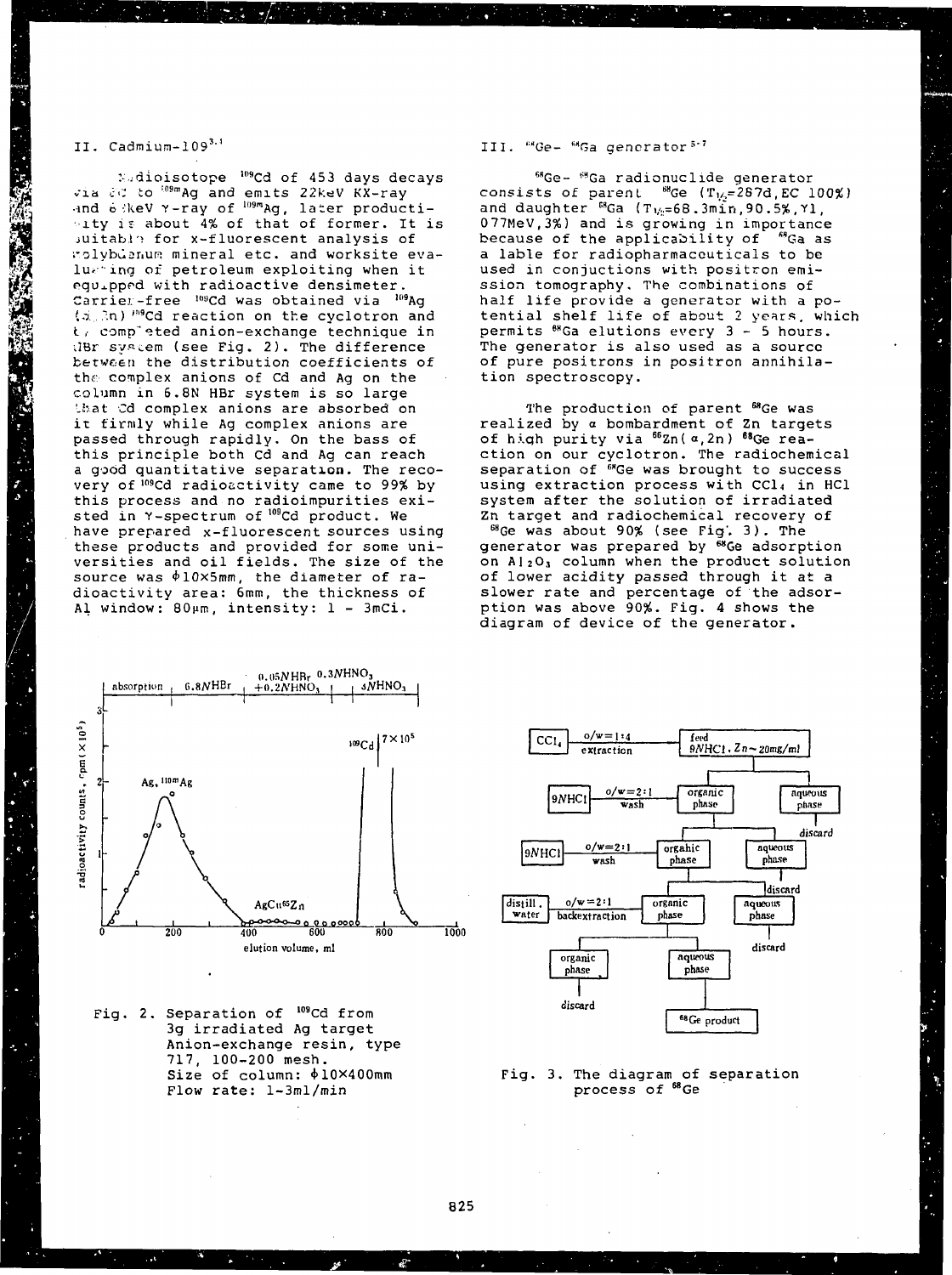

Fig. 4. The diagram of device of <sup>68</sup>Ge-<sup>68</sup>Ga generator 1. Eluant bottle 3. Injection pin 5. Glass column 7. Penicillin bottle 8. <sup>68</sup>Ga eluate 9. Air sterilizer 10. KMnO4 solution 2. Eluant (HCl) 4. Lead protector  $6.$  Al<sub>2</sub> O<sub>3</sub> bed The principle parameters of the generator investigated by us are as follows: elution solution 0.05-0.15HC1 elution volume: elution rate: elution yield of 5ml l-6ml/min  $68Ga$ ;  $40-50%$ 

chemical form of  $^{68}$ Ga eluate: ionic breakthrough of  $^{68}$ Ge: 10<sup>-5</sup>  $^{68}$ Ga eluate: Al content of <sup>68</sup>Ga eluent: in range of 20-30ng/ml Total intensity of <sup>68</sup>Ge radioactivity on column: to the amount of millicuries. sterile, pyrogen-free.

The generator was installed in a hospital at Shanghai and <sup>68</sup>Ga eluate was converted into <sup>68</sup>Ga-citrate and <sup>68</sup>Ga labelled colloid and in vivo-distribution of MGa radioactivity in normal and tumourbearing mice and viscera scanning in liver of rabbit and dog were investigated. The results showed higher concentration of <sup>66</sup>Ga radioactivity in tumour and bone of mice thirty minutes after injection and scanning of animal visceras had clear outline and even distributions of radioactivity.

IV. Thulium- $167<sup>8-10</sup>$ 

Radioisotope <sup>167</sup>Tm(T=9.25d,EC 100% Y208keV,41%) is a useful bone and tumour scanning agent in nuclear diagnosis medicine. <sup>167</sup>Tm of high radionuclidic purity was produced by 40 MeV a particle bombardment on metallic Ho target via <sup>165</sup>Ho ( $\alpha$ , 2n) 167Tm reaction on the cyclotron. D2 EHPA extraction chromatography technique was used for separation of <sup>167</sup>Tm radioactivity from irradiated Ho target. Previously elution solution for Ho was selected as 2.5N HNO3, the strip of Tm fraction was completed with 6N HNO3, and tracer experiments were carried out by reactor-produents were sarried sur by redeer prede<br>ced <sup>170</sup>Tm (see Fig. 5). The recovery of <sup>167</sup>Tm was above 90% and Ho content in Tm fraction was below 4µg/ml. Based on these results, the hot target processing was fulfilled and radionuclidic purity of 1B7Tm product was above 99% and radioactive  ${\tt contain}$  contamination of long-lived  $^{168}{\tt Tm}$  wasn't observed on Y-spectrum of the product during the measurements. The <sup>167</sup>Tm-citrate solution as final product was sterile, pyrogcn-free, and suitable for medical use.



Fig. 5. Elution curve of Ho- <sup>170</sup>Tm D2EHPA-containing resin, type M, 100-120 mesh Ho-loaded quantity: 1.1455g Eluate: 2.5N HNO3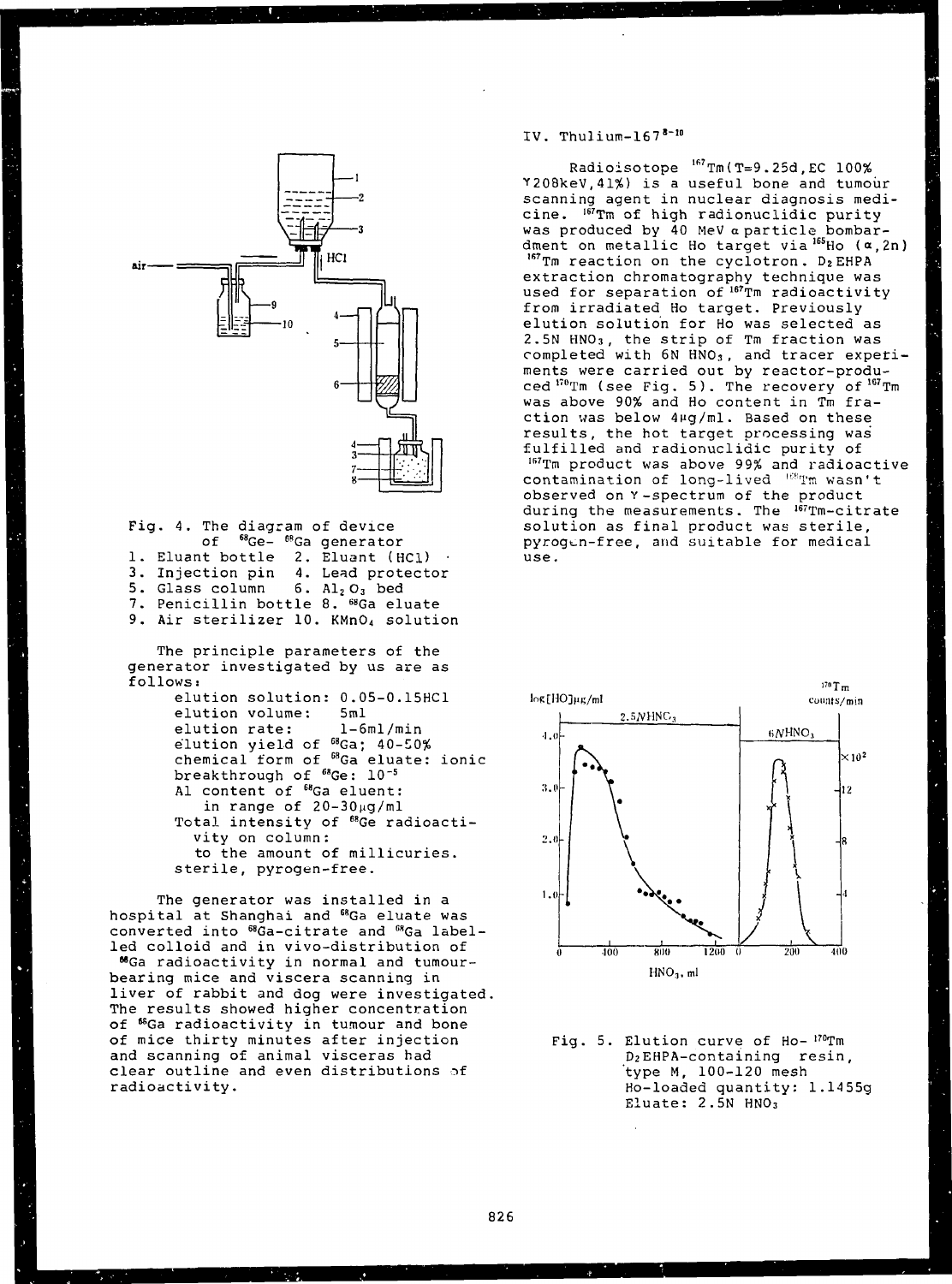Tm citric acid solution was sent to a hospital at Lanzhou for animal tests and clinical studies. The experiments on the in-vivo distribution and wence to the contract the contract of the preparations in normal and tumour-bearing mice and scanning of whole body of rabbit were completed, (see tables 3 - 5). The results showed that  $167$ Tm radioactivity mainly accumulated in bone and tumour of the mice and radiodensities in liver and spleen were lower and the lowest in muscle. It was cleaned in the blood very rapidly and excreted out by

the kidney. Radioactivity concentrations in the tissue of tumour S-180 and cancers of other visceras were higher than the circumambiencies, and this indicates . that radioactive <sup>167</sup>Tm has affinity for some kinds of tumours of soft tissue. Based on animal experiments, the investigations of clinical diagnosis for the patients who suffered from malignant bone tumour and liver cancer etc. have been performed and these results were similar those of the mice.

Table 3. Distribution of  $^{167}$ Tm Radioactivity in normal mice\*

| Time(h)        | Mice           | Blood           | Kidney           | Liver           | Spleen          | Muscle          | Bone             |
|----------------|----------------|-----------------|------------------|-----------------|-----------------|-----------------|------------------|
| $\overline{2}$ | 3.             | $5.7 \pm 0.640$ | $18.3 \pm 3.555$ | $6.5 \pm 1.130$ | $3.7 \pm 1.860$ | $1.0 \pm 0.043$ | 28.3 ± 8.141     |
| 3              | 3.             | $2.9 \pm 0.363$ | 19.8±7.066       | $6.3 \pm 1.032$ | $2.4 \pm 1.382$ | $1.2 \pm 0.265$ | $28.1 \pm 7.220$ |
| 6              | 4              | $1.2 \pm 0.110$ | $16.5 \pm 5.594$ | $6.3 \pm 0.219$ | 1.8:0.620       | $0.4 \pm 0.129$ | 41.9:11.282      |
| 24             | 3.             | $0.3 \pm 0.250$ | 14.5 ± 6.896     | $4.7 \pm 0.727$ | $2.1 \pm 0.704$ | $0.5 \pm 0.140$ | 61.2±10.593      |
| 48             |                | $0.3 \pm 0.297$ | $17.0 \pm 4.808$ | $4.0 \pm 0.727$ | $3.2 \pm 0.822$ | 0.310.130       | $37.6 \pm 4.521$ |
| 72             | 3.             | $0.5 \pm 0.331$ | $10.9 \pm 0.278$ | $3.7 \pm 1.050$ | 1.9:0.352       | 0.810.089       | $33.4 \pm 4.558$ |
| 96             | $\overline{4}$ | $0.2 \pm 0.197$ | $4.3 \pm 0.612$  | $2.2 \pm 0.317$ | $1.0 \pm 0.456$ | $0.2 \pm 0.037$ | 26.9±9.116       |
| 120            | 3.             | $0.2 \pm 0.041$ | $2.2 \pm 0.041$  | $2.1 \pm 0.627$ | $1.4 \pm 0.367$ | $0.2 \pm 0.069$ | $25.3 \pm 3.156$ |

In tissue per gram or blood per millilitre

|  |                                |  |  |  | Table 4. Distribution rate of <sup>167</sup> Tm in tumour |
|--|--------------------------------|--|--|--|-----------------------------------------------------------|
|  | S-180 and each viscera in mice |  |  |  |                                                           |

| time(h) | tumour<br>plood | tumour<br>kidney | tumour<br>liver | tumour<br>spleen | tumour<br>muscle | tumour<br>bone |  |
|---------|-----------------|------------------|-----------------|------------------|------------------|----------------|--|
| 3       | 3.6             | 0.50             | 1.6             | 3.5              | 10               | 0.31           |  |
| 6       | 4.4             | 0.47             | 1.9             | 5.6              | 9.3              | 0.27           |  |
| 24      | 11.8            | 0.30             | 1.8             | 2.96             | 10.37            | 0.20           |  |
| 48      | 18.0            | 0.18             | 1.35            | 2.10             | 18.0             | 0.13           |  |
| 72      | 31.5            | 0.68             | 2.7             | 4.2              | 21.0             | 0.21           |  |